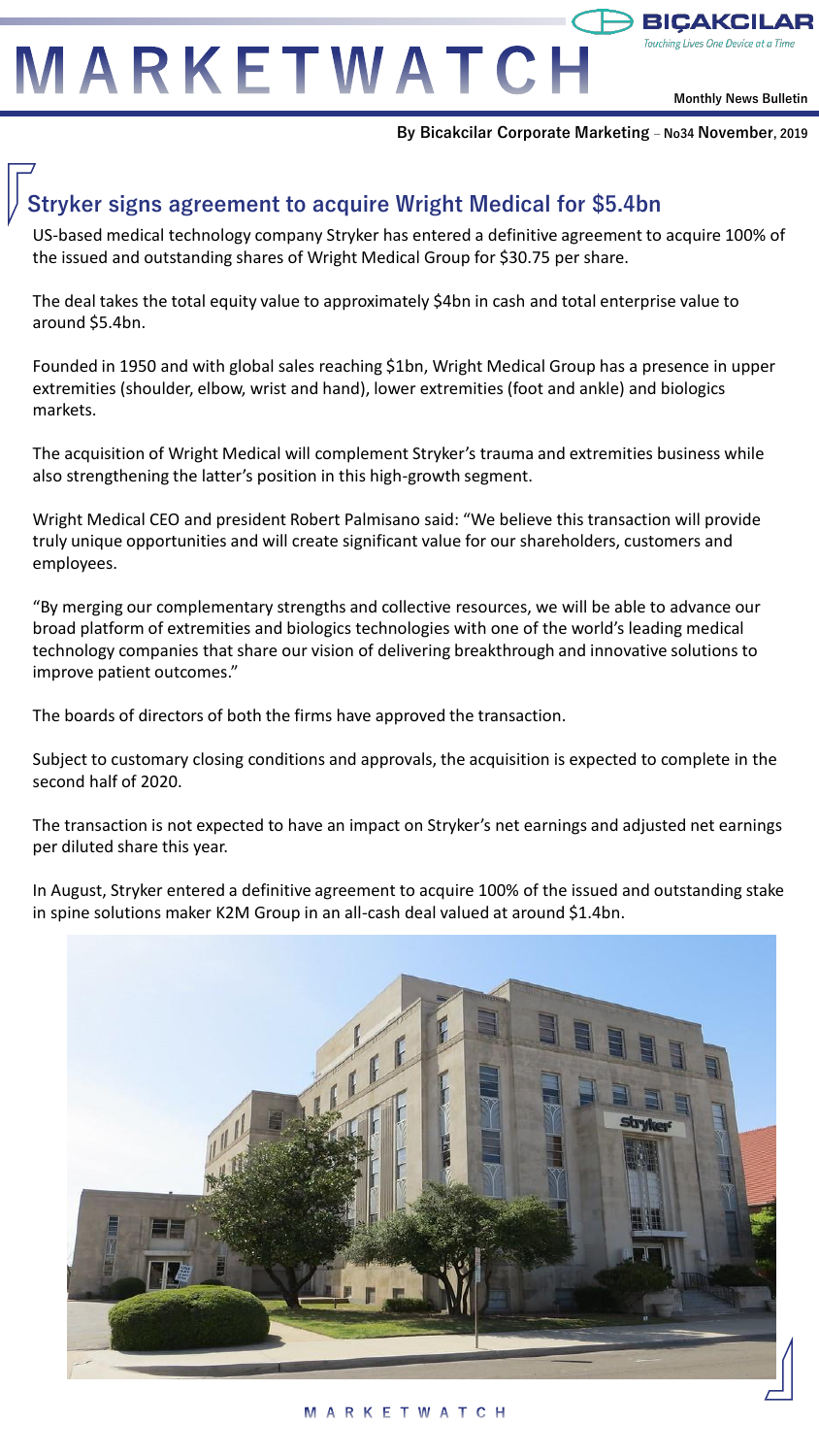

### **US researchers use biomarker blood test to reveal heart disease risk**

Preventive cardiology researchers at UT Southwestern Medical Center in the US have found that a blood test for protein biomarkers could help to identify high-risk heart disease in patients currently not receiving treatment.

Researchers collected data of approximately 13,000 individuals from three notable patient populations, including multiple ethnicities.

They found that around one-third of adults suffering from mild hypertension, not recommended for treatment, had higher levels in one of the two biomarkers, indicating that those patients were more likely to suffer from heart attacks, strokes, or congestive heart failure over the next decade.

UT Southwestern Medical Center internal medicine assistant professor for preventive cardiologist Parag Joshi said: "We think this type of test can help in the shared decision-making process for patients who need more information about their risk. These blood tests are easily accessible and are less expensive than some other tests for risk assessment."

The research team, led by Dr Parag Joshi and Dr Ambarish Pandey, studied data from notable patient populations with a mean age of 55 years who have suffered 825 cardiovascular events over a median follow-up time of ten years.

According to the team, additional studies are required to determine whether informing blood pressure treatment with these biomarkers impacts patient outcomes.

UT Southwestern Medical Center internal medicine assistant professor for preventive cardiologist Ambarish Pandey said: "One of the proteins, high sensitivity troponin, measures injury to the heart muscle and the other, called NT-proBNP, measures stress on the heart muscle.

"The presence of these proteins is indicative of subtle long-term cardiac injury, like wear and tear over time."

High blood pressure is one of the main factors to increase the risk of several cardiovascular events. Reducing blood pressure cuts down this risk.

Additional factors that increase the risk of cardiovascular disease include high cholesterol, age, gender, smoking and poor diet, as well as lack of exercise and diabetes.

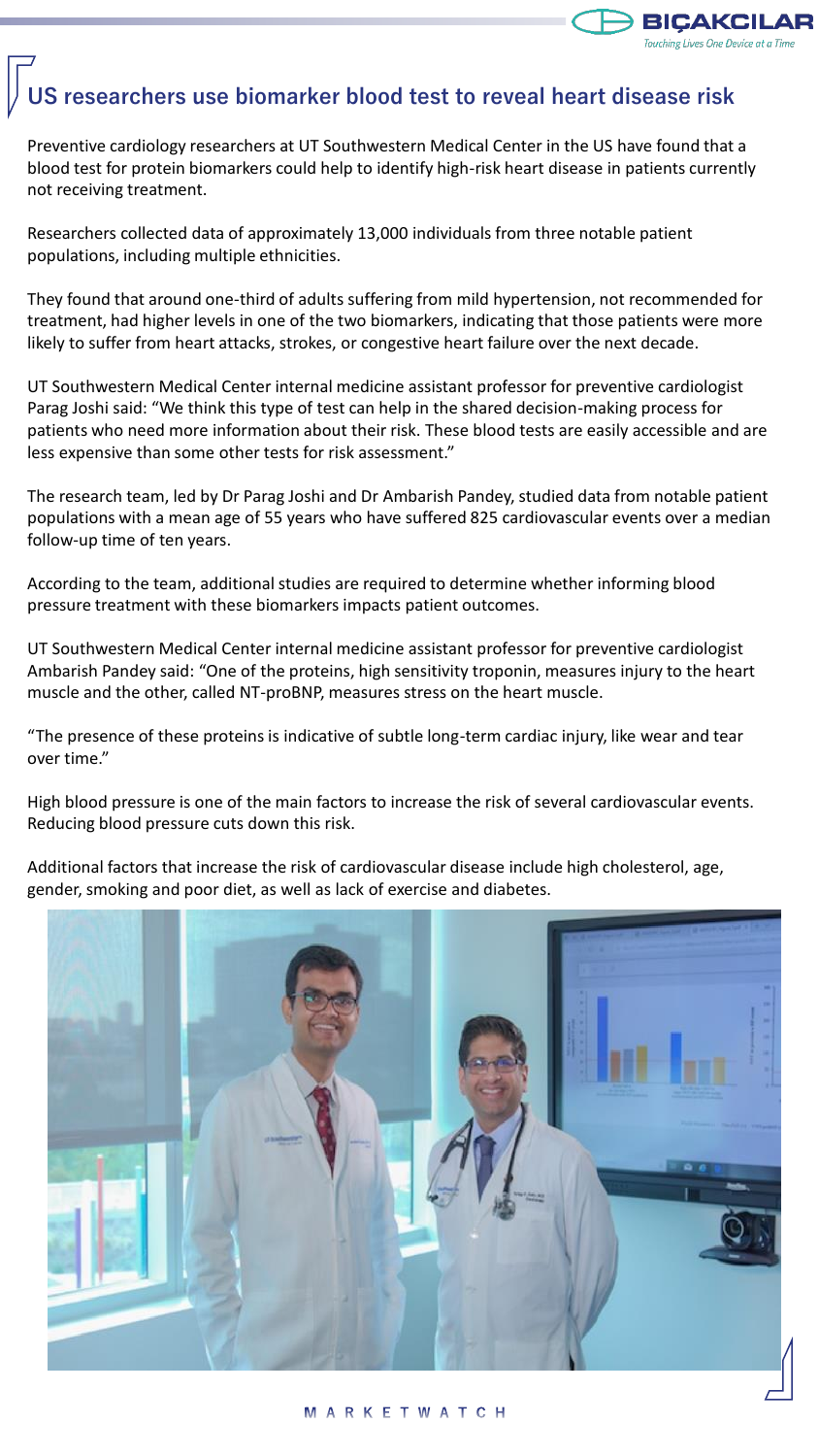

# **World Health Summit 2019: what's happening in digital health?**

The World Health Summit pulls together stakeholders from across the healthcare sector each year to discuss the latest innovations in the industry, from the deployment of health data to expanding access to care in remote areas. Chloe Kent profiles the highlights on digital health from 2019's Berlin conference. Speaking at the World Health Summit (WHS) in Berlin, Ada Global Health Initiative managing director Hila Azadzoy said: "We've built a very sophisticated medical reasoning engine that is combining and linking thousands of symptoms with thousands of conditions, from communicable to non-communicable to rare disease, bringing that all together to have a system in place that can compute common and complex symptom constellations within minutes."

Ada aims to free up clinicians and empower patients, and is having a strong impact in lowand lower-middle income countries. One third of the app's user-base is concentrated in these resource-limited settings, where quality healthcare can be out-of-reach for many patients.

Azadzoy said: "Over four billion people lack access to even basic primary healthcare services, and that's due to a massive shortage of healthcare workers all around the world as well as geographical and huge financial barriers. The ones that have access may not necessarily experience efficiency or any quality guaranteed, with countless hours spent in the waiting room to then, such as in Bangladesh, have an average consultation time of 45 seconds.

"In circumstances like there, where access is constrained and misdiagnosis can happen very easily, we fundamentally believe that AI and mobile technology can make a huge difference. Traditional models of healthcare delivery will not solve this huge global challenge."

Ada's medical reasoning engine can process a patient's symptoms and provide a potential cause for their condition within minutes, which they can present to their physician for formal diagnosis, saving a significant amount of time.

A median of 45% of people in developing nations own smartphones, according to the Pew Research Center, peaking at highs of 60% in South Africa and Brazil to as low as 24% in India. To increase the reach of Ada's technology, the company is looking into upskilling semi-skilled community health workers by equipping them with the technology, to help them diagnose and treat patients whose conditions would be otherwise beyond their reach.

#### **The gamification of prevention**

Researchers at the Berlin Institute of Health have developed two mobile apps, Smokerface and Sunface, designed to shock users into cutting down on smoking and minimise UV exposure. Berlin Institute of Health chair for clinical translational sciences Christof von Kalle said: "These apps are gamification of prevention. They teach people what they are going to look like if they smoke X packs of cigarettes or expose themselves to X decades of sunlight."

Simply snap a selfie and upload it to one of the apps, and they'll use AI to show you a picture of what your face could look like after years neglecting your health. These aren't perfect renderings – the 'five-year' predictions are arguably somewhat exaggerated – but as the algorithm animates the face to cough and grimace, it's undeniably effective. von Kalle said: "One of the most effective things you can do in healthcare today is spread this app with five people you know, the younger the better."

#### **The life-saving power of mobile technology**

Poor families in Sub-Saharan Africa and other resource-limited regions often have no assured regular financial income, meaning traditional health insurance companies are rarely willing to cover the costs of their care when they all ill. This means out-of-pocket payments are the primary way of covering healthcare costs in these areas, even when these expenditures often exceed the budgets of most low-income households. However, over the last ten years mobile phone ownership has more than doubled in low- and middle-income countries, with mobile payment services now acting as a common alternative to cash. Mobile money enables consumers to send, receive and store virtual money via their mobile devices.

This initially allowed digital insurance products to spring up as loyalty schemes between mobile money operators and their customers, which are still available at scale and easily verifiable.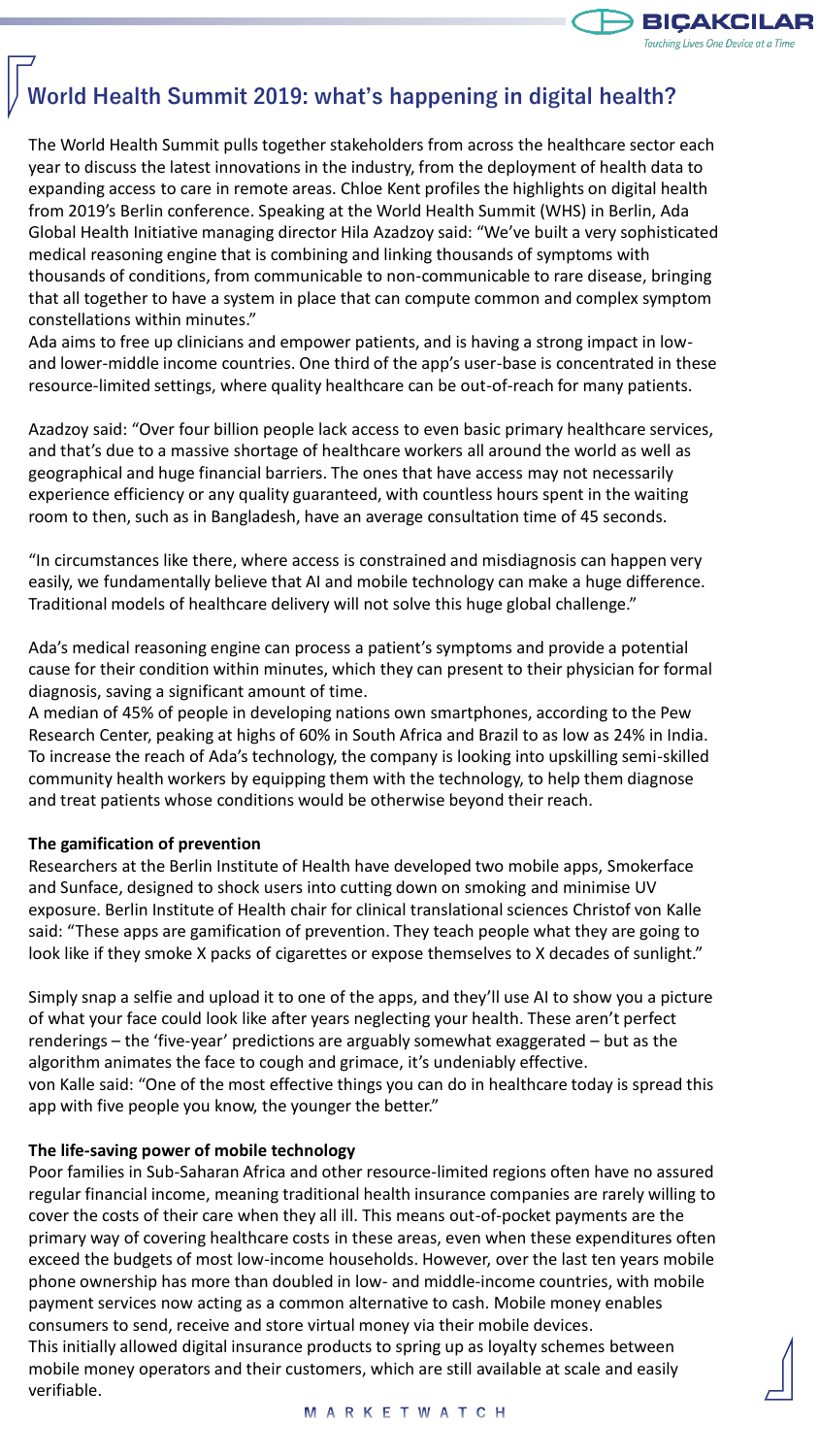

### **Roundtable: choosing a contract device manufacturer**

Medical device contract manufacturing is a rapidly growing sector, with the market expected to reach a value of more than \$91bn by 2024 from just \$55bn in 2019. But for medical device firms considering outsourcing the manufacturing of their devices to a contract operator, what are the biggest risks and rewards? In this roundtable feature, we find out the industry's perspective. What are the biggest risks when outsourcing device manufacturing?

**Martin Cowie**: Large medical device companies often lack a senior understanding of 'digital' and outsource in fear of missing out on cutting-edge techniques and approaches. But they are usually sold a 'pig in a poke', as they cannot really do due diligence on this due to lack of familiarity and even understanding of the lexicon. This often leads to overspending and under-delivering.

**Andrew Thompson**: Regulation presents the biggest risk. Manufacture of medical devices is highly regulated, but it differs depending on jurisdiction. US uses licenced facilities, Europe looks to ISO-13485 accreditation, and others. This is the biggest risk; if the original equipment manufacturer (OEM) is inexperienced in medical devices, issues can arise that can drastically affect whether devices are marketed. If the OEM operates in multiple industries like electronics or metal fabrication, then generally a separate workforce is needed for that specific product.

It requires manufacturers to establish good communications with their outsourcing partners, usually through dedicated personnel. Sometimes involving them during development helps; many of the bigger ones have development and prototyping facilities of their own. This helps integration of the production line.

**Kurt Wanless**: For any medical device developer, protecting their brand and reputation is paramount. An outsourcing partner is, in many respects, a direct extension of the developer's brand. As a result, it is important to select a partner that matches the developer's values.

The selection should extend beyond simple financial criteria. The partner must be capable of delivering products to the highest standard of quality and regulatory compliance within the required timeframe. Another part of the decision-making process should be the outsourcing partner's ability to provide services needed for success. In selecting an outsourcing partner, it's a good idea to visit the partner's locations to get a more detailed perspective on how they will support your business and the depth of their capabilities.

### **How can companies spot a good business fit when they're looking into outsourcing?**

**David Guez**: I think it depends on the deeper conversations we have. The most important thing is to have someone we want to speak with who understands that we are going to take a decision together, whether that's someone inside a bigger organisation or a start-up. AT: Good OEMs will only do medical devices, and will have a highly developed understanding of medical devices from a regulatory viewpoint. It's making sure these companies have personnel already in place with the appropriate competencies and the managerial level.

**KW:** Finding the right fit in both company culture and business profile is vital as manufacturers vary in levels of experience, capacity and ability to understand product complexity. The partner should be able to demonstrate strength and in-depth knowledge in the OEM's field of expertise. If a company is designing a renal denervation system or a surgical robotic device it would be sensible to partner with an outsourcing provider with similar experience. Is the partner experienced in manufacturing to FDA Class II or III standards? Does the partner have experience managing related regulatory standards such as cyber security and business continuity planning? A good partner has the foresight to predict and eliminate potential obstacles before they arise. At the same time, when unexpected issues arise a good partner will also have the resources and expertise to turn around projects in a short space of time and rethink or revise processes during the manufacturing cycle to solve problems and avoid time-to-market delays.